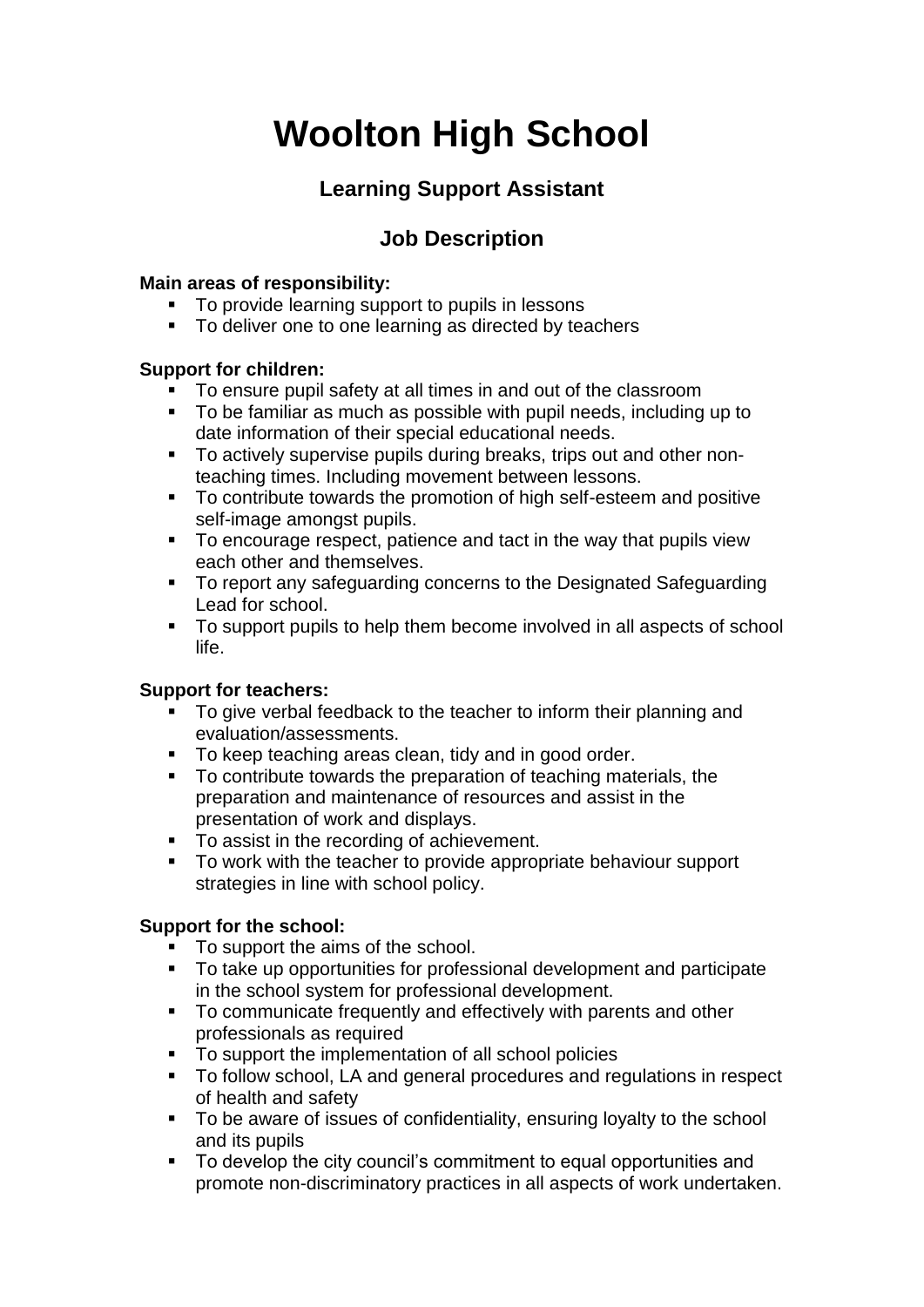#### **Support for the curriculum:**

- To assist in the delivery of activities/lessons devised by the teacher, which may involve individual support, group work or leading on agreed elements of lessons / the curriculum.
- To encourage pupil participation in lessons
- To assist in the provision of activities which may involve work outside of the school and in the local community.

Every employee has a responsibility to ensure that their work complies with all statutory requirements and with standing orders and financial regulations of the city council, and to ensure that all work functions are so undertaken in accordance with health and safety legislation, codes of practice and the city council's safety plan.

This job description is not exhaustive nor is it likely that a learning support assistant will be undertaking all these duties at any one time. Duties, related tasks and responsibilities will vary in type and proportion depending on the needs and age of the pupils in the allocated group or class.